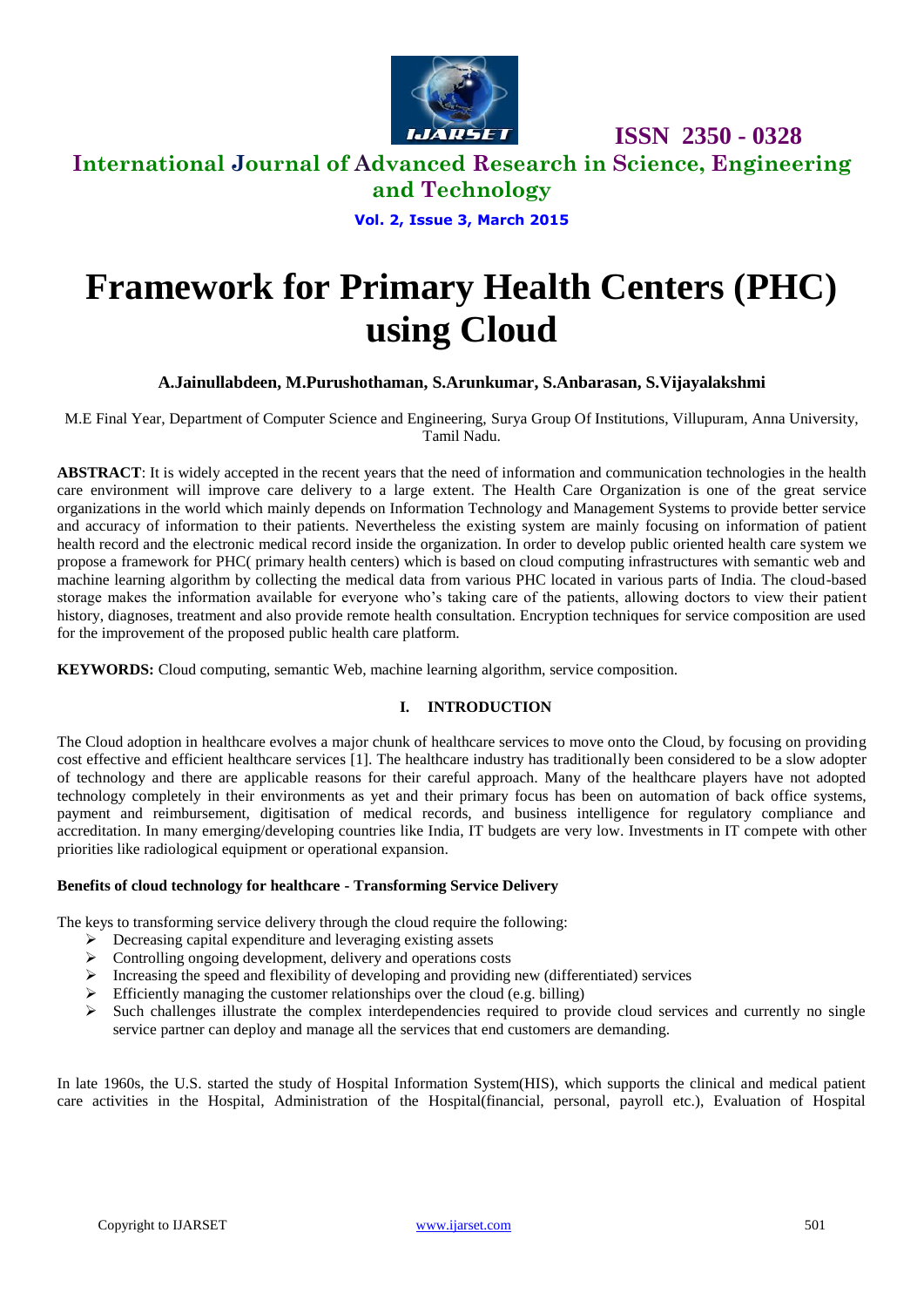

# **ISSN 2350 - 0328 International Journal of Advanced Research in Science, Engineering**

## **and Technology**

#### **Vol. 2, Issue 3, March 2015**

performance and cost. By the year of 2004 many hospitals in the U.S. had finished the Electronic Medical Record (EMR). The EMR is a computer based information system which includes patient lists, lab result, appointment, radiology reports, and therapy notes.

The National committee on Vital and Heath Statistics of the U.S. submitted a strategic report on National Health Information Infrastructure (NHII) [1] which explains the NHII from three dimensions; they are Personal Health, Medical Institution and Public Health. On January 20, 2004, The former President George W. Bush introduced the Electronic Health Records (EHRs) for all U.S. citizens which includes the collection of electronic health information about patients, where health information is defined as information pertaining to the health of an individual or health care provided to an individual.

The National Health Service (NHS) released a report of "Information for Health: an information strategy for the modern NHS[2] which helps to share the patients' health information among general practitioners and hospitals in real time. In Australia, the National E-Health Technology Architecture was introduced at the national level [3]. Its purpose is to lead the uptake of Ehealth systems and to coordinate the progression and adoption of E- health by delivering urgently needed integration infrastructure and standards. Through the establishment of patient-centered clinical information systems in the hospitals, the medical professionals can easily access the patient medical history very effectively. Similar work of regional health information was carried out in some European countries like Singapore, Japan, and other countries. For example, the Red System in Denmark manages 76 hospitals and clinics. In France the Grenoble Integrated HIS makes integrated management to three major hospitals and three medical colleges. In China With the development of IT the national project named "Jin Wei," has made great progress in the field of medical. According to the latest survey by the Ministry of Health, 84% of provincial-level hospitals, 37% of municipal-level hospitals, and 34% of county-level hospitals in China have established HIS.

It is clear that the former work, including each country's support projects and research, mainly focused on the information of the hospitals or medical institutions within the organization, including Health information system, radiology information system and EMR. In India, The new proposed cloud based public health care model needs to provide individuals with personal health information management services and to realize personal health risk evaluation and counseling, dynamic personal health checking and real-time early warning of seasonal diseases. The public health system in India comprises a set of state-owned [health care](http://en.wikipedia.org/wiki/Health_care) facilities funded and controlled by the [government of India.](http://en.wikipedia.org/wiki/Government_of_India) Some of these are controlled by agencies of the central government while some are controlled by the governments of the [states of India.](http://en.wikipedia.org/wiki/States_of_India) The governmental ministry which controls the central government interests in these institutions is the [Ministry of Health & Family Welfare.](http://en.wikipedia.org/wiki/Ministry_of_Health_and_Family_Welfare_%28India%29) Governmental spending on health care in India is exclusively this system, hence most of the treatments in these institutions are either fully or partially subsidized [Primary](http://en.wikipedia.org/wiki/Primary_Health_Centre,_India)  [Health Centre:](http://en.wikipedia.org/wiki/Primary_Health_Centre,_India) The most basic units with the most basic facilities, and especially serving rural India

Therefore, there is a need for the public health care service systems for the society under the new computing technology, which provide remote health consultation, remote real-time checking, and remote diagnosis, personal health record (PHR), networkbased health care training, and other personalized services for the public through the personalized health care system. In the proposed model, we develop a unique platform for public health services system under the new computing technology, which can support numerous health care services. To overcome the deficiency of the existing model which is based on simple application architectures and to take effective advantages of the service-oriented technologies, we design the platform based on the SOA and adopt semantic web services and related service composition technologies which supports branch and parallel structures as the means of implementation of the proposed public health care platform.

#### **II. RELATED WORK**

In the year 2008 the Google introduced Google Health [4] which supports to track, monitor the health condition of patient. This service allows the patient's health records into the Google Health system either by manually or by logging into their corresponding accounts at health service providers which contains health conditions, medications, allergies, and laboratory result. Once entered into Google Health system, it uses the information to provide the patient with a merged health record, and possible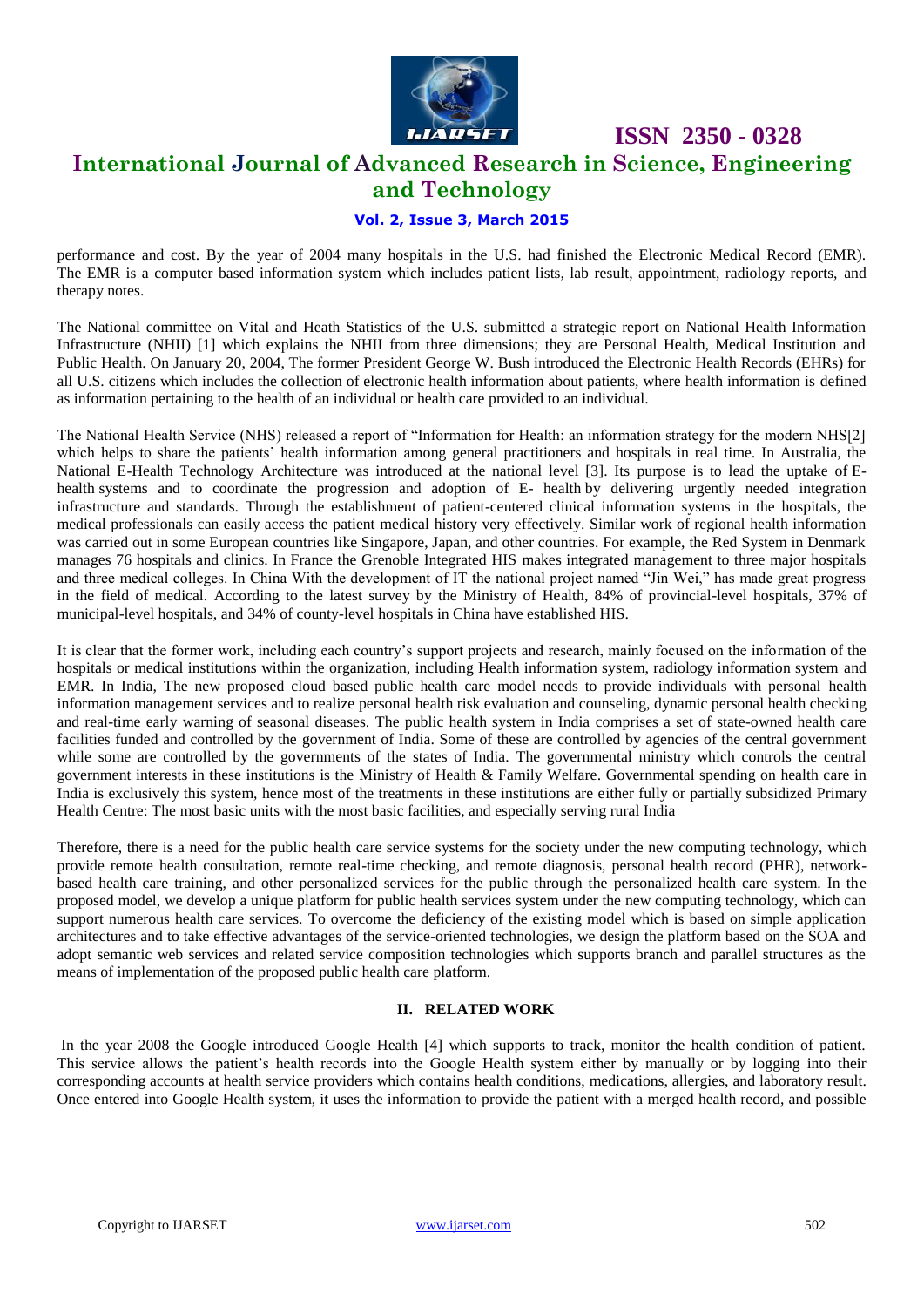

# **ISSN 2350 - 0328**

## **International Journal of Advanced Research in Science, Engineering and Technology**

#### **Vol. 2, Issue 3, March 2015**

interactions between drugs, conditions, and allergies [5], but the Google health system was available to users in the U.S. This service was discontinued after January 1, 2012. In the year 2010 the Microsoft developed Health Vault which is a Web-based platform was launched in U.K. It helps the patients to collect, store, and share health information with family members and healthcare providers to manage their fitness, diet, and health [6], it is also known as patient health record system.

The above mentioned systems like Google Health, Health Vault are mainly aimed at helping patient to organize and manage their health information. But these systems are limited in terms of their scope of application, e.g., Google Health and Health Vault are only available to users of U.S and U.K.

#### **III. PROPOSED SYSTEM**

Our proposed framework for PHC (Primary Health Centres) contains various components like cloud platform, Body sensor networks and health care service provider. The patient's data are collected from every primary health centres located in various rural areas of India to the district centres. Later the district centres data are hereby sent to centralized data centre. We ensure that the data collected in the centralized data centres are highly secure. From the system architecture of the proposed framework for healthcare where the patients can securely manage his/her health records using the asymmetric key encryption techniques. Doctors, Patients, Public Health department, Insurance Providers, Drug Management were few of the tenants used in the service of this application. The health service system consists of a common repository from Multiple Healthcare Networks and Medical Institutions. It process unstructured data to structured electronic medical records (eMR's) for multiple tenants .It uses an electronic medical record with appropriate access control lists applicable based on tenant's permission on eMR's. The economic values of the health service system are

- $\triangleright$  Reduction in cost of hosting storage construction
- $\triangleright$  Statistical view of data for public health care departments
- $\triangleright$  Insurance claims can be of ease with electronic medical records from hospitals.
- $\triangleright$  High scalability and integrated graphic interface for multiple tenants
- $\triangleright$  Utilization of existing resources on cloud

From Fig 1, the architecture of PHC consists of three tier applications. The lower tier consists of the data collected from various PHC connected through the cloud. The middle tier contains two parts like cloud based healthcare service system for multi tenancy applications. It in turn consists of applications like public health, medical service, operation management, drug management service, medical insurance. The other part consists of data repository, structured data collector, data mining and presentation layer. The upper tier consists of the integrated user interface which in turn provides the secure patient information.

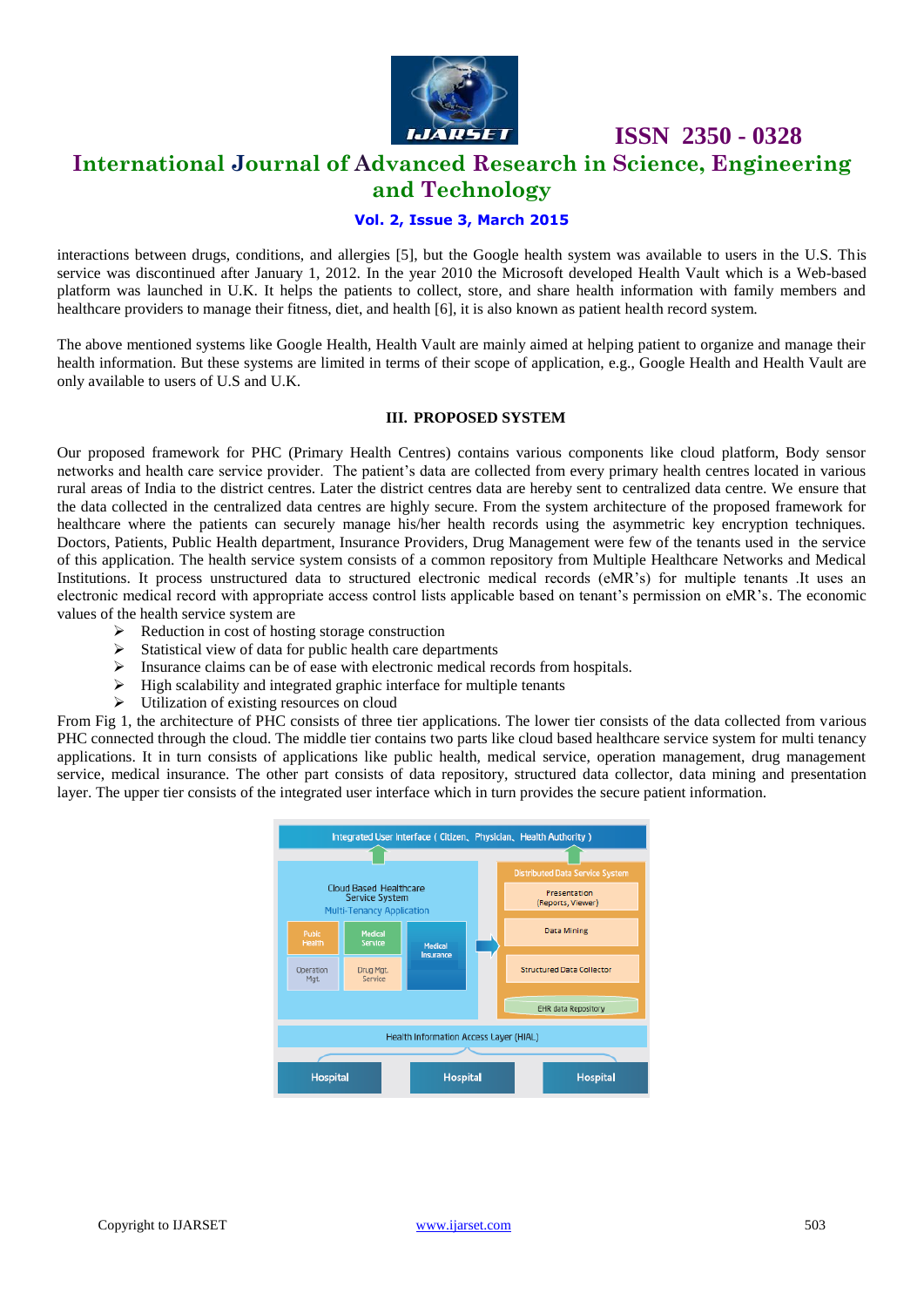

# **International Journal of Advanced Research in Science, Engineering and Technology**

### **Vol. 2, Issue 3, March 2015**

Fig1: Framework for Primary health care centres



Fig 2: Major Components of PHC

Body Sensor Network is a branch of wireless network[7] especially used for continuous monitoring and logging vital parameters of patients suffering from chronic diseases like diabetes, asthma, heart attacks etc., Patient can alert the hospital even before they have a heart attack through measuring changes in their vital signs.

Cloud Platform: The practice of using a network of remote servers hosted on the Internet to store, manage, and process data, rather than a local server or a personal computer. The cloud in health care platform includes EMR Repository and Patient Health data acquired from BSN. Health Care Service Provider: A health care Service provider is an individual or an institution that provides preventive, curative, promotional or rehabilitative health care services in a systematic way to individuals, families or communities.



Fig 3: E-Health care Data centre architecture

The proposed framework for PHC has adopted many technologies for security and privacy like Username and password/finger identification to authenticate the entrance authority and distinguish at the user level. Before transmission or communication, important data including personal profile, vital signs, and medical images are encrypted to improve data security and privacy.